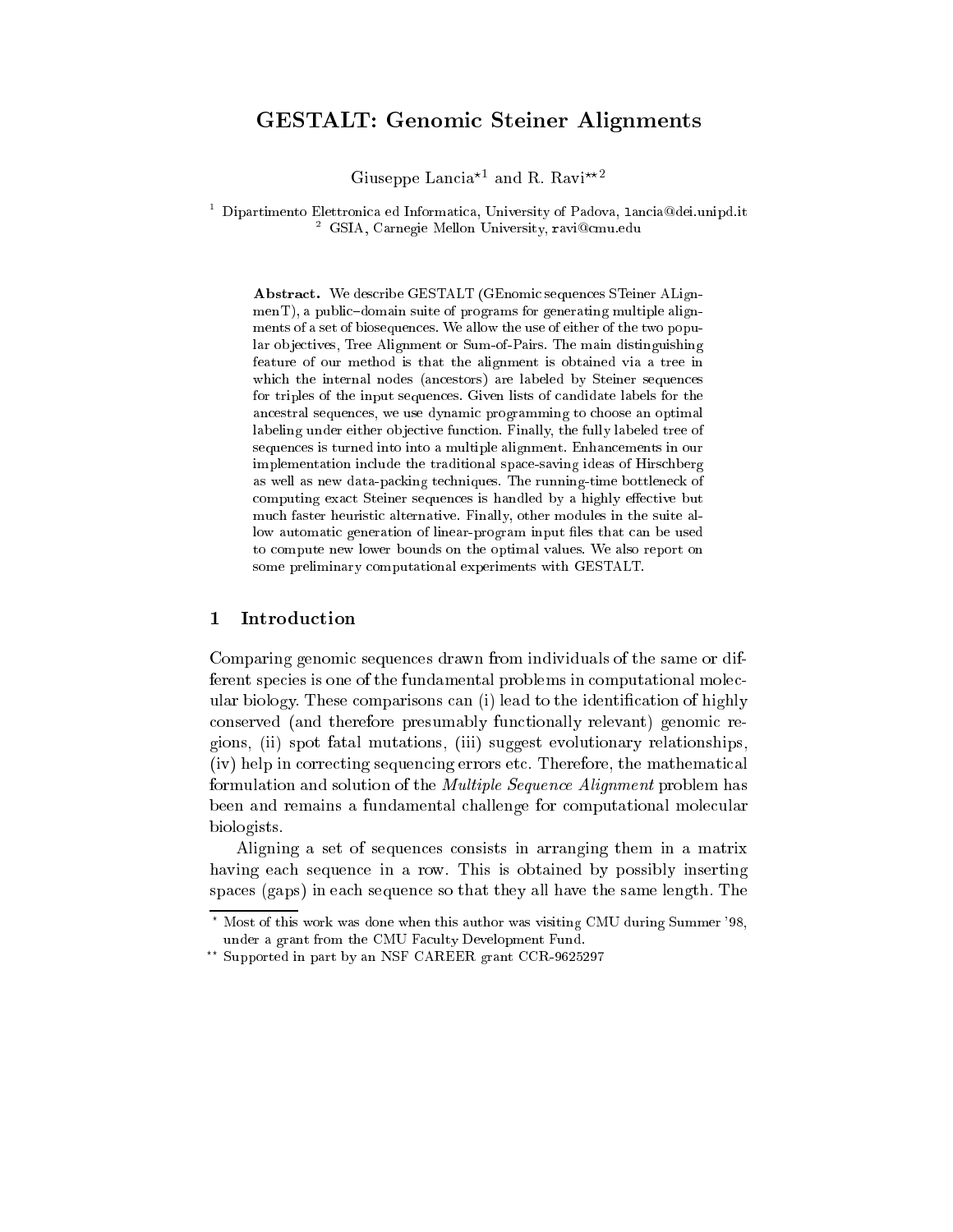following is a simple example of an alignment of the sequen
es ATTCGAC, TTCCGTC and ATCGTC.

$$
\begin{array}{cccc}\nA & T & T & - & C & G & A & - & C \\
- & T & T & C & C & G & - & T & C \\
A & - & T & - & C & G & - & T & C\n\end{array}
$$

There are many popular formulations of the alignment problem. The choice of the objective function for multiple alignments depends mainly on the presen
e or absen
e of extra input information in the form of a phylogenetic tree relating the sequences to their unknown ancestors. In fact, when such tree is given, knowledge of the ancestral sequences would imply the possibility of aligning the given sequences by progressively aligning each sequence to its ancestor in the tree all the way to the root and chaining these pairwise alignments together [6]. Hence when a phylogeny is given, the *tree alignment*  $(TA)$  objective consists in finding the best an
estral sequen
es to label this tree and deriving the indu
ed alignment. Guided by parsimony, the best labeling is taken to be one minimizing the total evolutionary change represented in the tree, namely, the total distan
e of all the edges in the tree. When the phylogeneti tree is not available, a popular multiple alignment objective is the  $Sum-of-pairs$  $(SP)$  objective, which attempts to minimize the average distance between a pair of sequences in the multiple alignment. This objective results naturally by extending the alignment objective for pairs of sequences, namely, that of minimizing the edit-distan
e between the pair, to more than two sequences. The SP objective has been popular in the literature and several heuristic implementations addressing it proceed by first finding a heuristic tree spanning the sequences and aligning them progressively as mentioned earlier to obtain the final alignment.

Historically, the SP objective is the one to which more attention has been devoted by omputational biologists, and orrespondingly a set of programs have been developed whi
h are now widely in use. Among them, the only program that omputes optimal SP alignments is MSA by Lipman, Altschul, Kececioglu, Gupta and Schaeffer [2,8]. A variety of other multiple sequence alignment programs implicitly use the SP objective in guiding heuristic construction of the multi-alignments: An example is CLUSTAL V  $[11]$  (see also the various methods described in the surveys  $[16, 5]$  for other examples). As for tree alignment, the only implementation that addresses this problem directly that we are aware of is the recent TAAR by Jiang and Liu  $[13]$ . This program implements some of the ideas from the approximation algorithms of Jiang, Lawler and Wang [27]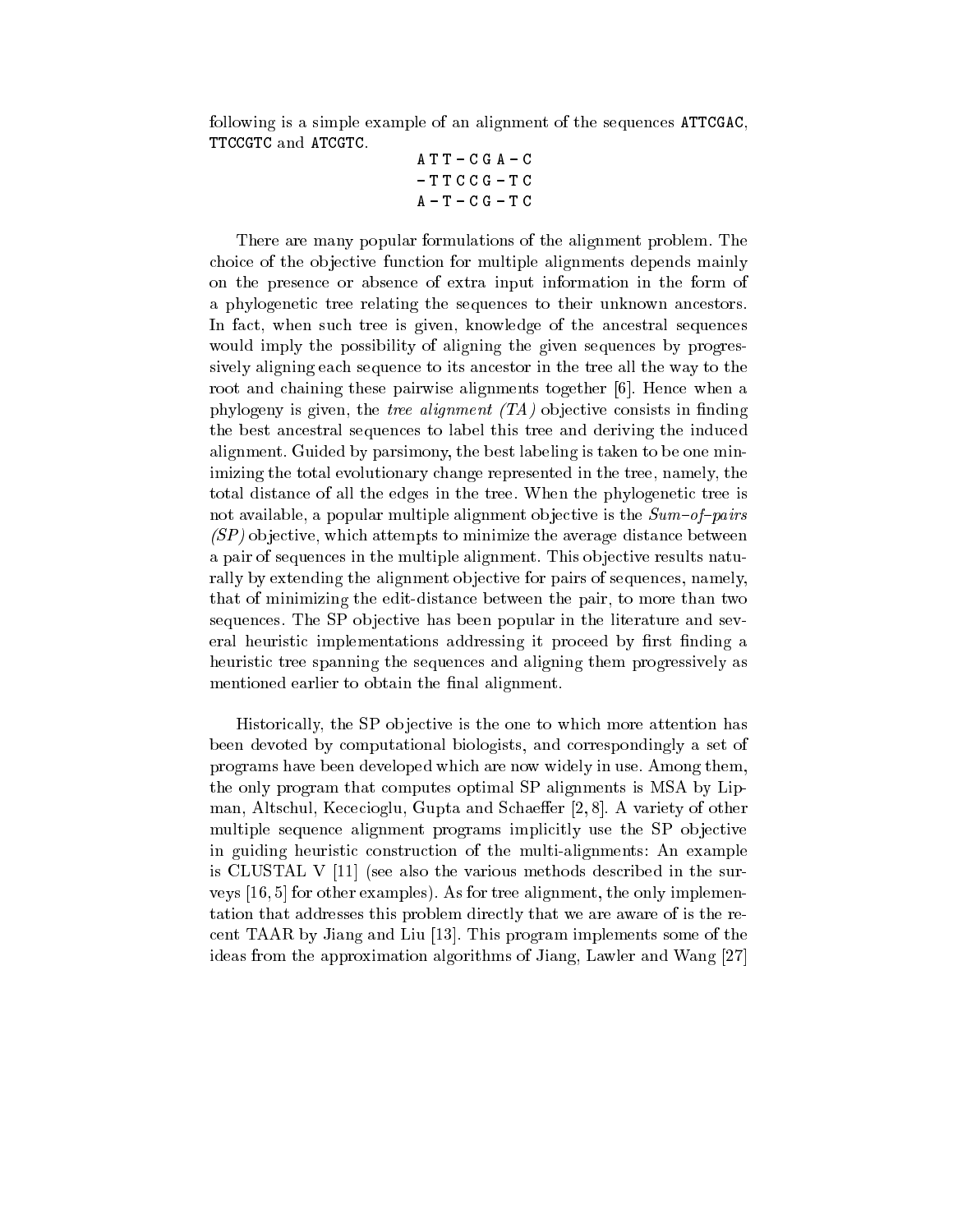to heuristically compute tree alignments, phylogenies and generalized tree alignments.

In this paper we introduce and describe a new public-domain suite of programs for multiple sequence alignment that produce heuristic alignments under both the TA and SP alignment objectives. Like TAAR, Our methods are based on ideas used in an approximation algorithm for tree alignment due to Ravi and Kececioglu [17]. However, unlike the methods of Jiang, Lawler and Wang [27] on which TAAR is based, whose refined heuristics require very high running times, the ideas of Ravi and Kececioglu are based on mainly computing and using Steiner sequences as candidates for the unlabeled ancestral sequences in the tree. Intuitively, a Steiner sequence for a given set of sequences is a "central" sequence to them, one whose sum of distances to all these sequences is minimized. Once these Steiner sequences for appropriate subsets of the input sequences have been computed, dynamic programming can be used to efficiently pick one such sequence for each ancestral node so as to minimize the total resulting distance in the tree, as in [27]. Thus, this method is adaptable for efficient implementation giving us the freedom to specify the subsets of sequences for which the Steiner sequences must be computed. Further, we can effectively adapt this general idea by modifying the dynamic program to provide an efficient heuristic even for the SP objective using the postulated Steiner ancestors.

Further refinements in our implementation include incorporating the traditional space saving ideas of Hirschberg [12] as well as some new data-packing techniques to reduce the space overhead; The running-time bottleneck in our method of computing exact Steiner sequences is effectively handled by a much faster heuristic alternative that has never shown more than two percent degradation in quality in our extensive preliminary testing. Finally, other programs in the suite allow automatic generation of linear-programming models as files that can be input to the popular commercial CPLEX package. The solution of these programs give lower bounds on the minimum TA and SP alignment values for the given set of sequences, thus providing the deviations from optimality on a case-bycase basis.

We formally describe the various objectives and methods in the remainder of this section. In Sect. 2 we give a high-level description of the algorithms in GESTALT, together with an analysis of the individual steps. In Sect. 3 we report on some experimental results on real data.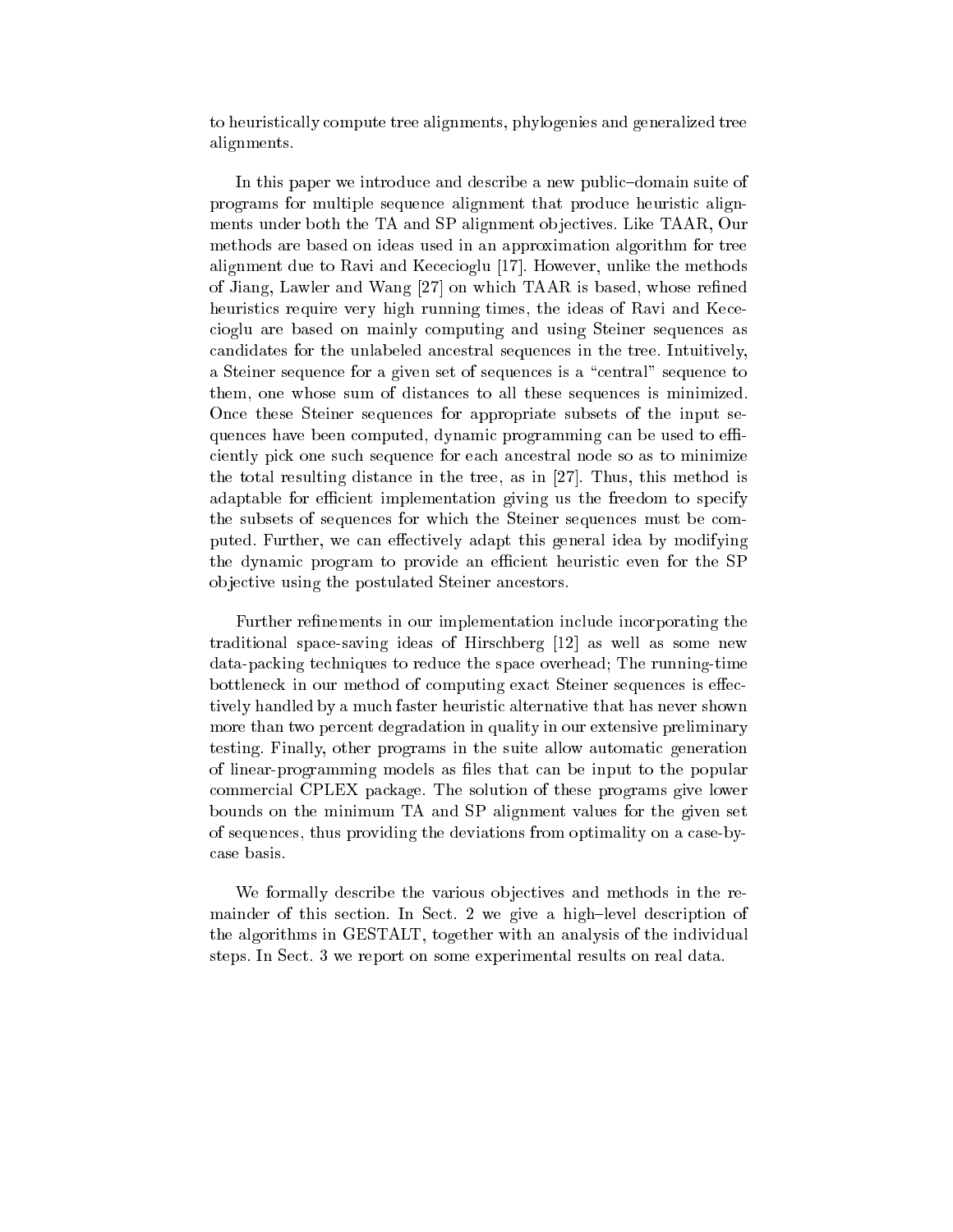### 1.1 Edit Distan
e

At the heart of any alignment algorithm lies the procedure for optimally comparing two given sequences. This problem is called pairwise alignment, and is formulated as follows. Given symmetric costs  $c(a, b)$  for replacing a symbol a with a symbol b and costs  $c(a, -)$  for deleting (inserting) symbol  $a$ , find a minimum-cost set of symbol operations that turn a sequence S' into a sequence S''. It is well known that this problem can be solved by dynamic programming in time and space  $O(l^2)$ , where l is the length of the sequences. The value of an optimal solution is called the edit distance of S' and S'' and denoted by  $d(S', S'')$ .

An *alignment*  $A$  of two (or more) sequences is a way of inserting "-" characters (gaps) in the sequences so that the resulting sequences have the same length. For two sequences  $S'$  and  $S''$ , the value  $d_{\mathcal{A}}(S',S'')$ of their alignment is obtained by adding up the osts for the pairs of characters in corresponding positions. It is immediate that  $d(S', S'') =$  $\min_{\mathcal{A}} d_{\mathcal{A}}(S', S'').$ 

## 1.2 The Sum-of-Pairs Alignment Problem

The SP s
ore is the generalization to many sequen
es of the pairwise alignment objective, in which the cost of the alignment is obtained by adding the osts of the symbols mat
hed up at the same positions. Analogously, in a multiple alignment the ost is obtained by adding up the mat
hing hara
ters, over all the positions and for all the pairs of sequen
es.

Minimizing SP is NP-hard [26]. In [9] Gusfield showed that a treebased progressive alignment method due to Feng and Doolittle (des
ribed below) using the minimum cost star gives a 2-approximation. In the program des
ribed in this paper we push this idea further, by onsidering also trees that are not only stars and also employing alignments with sequen
es whi
h are not in the original set, but are derived from it as Steiner sequen
es of some of the original ones.

## 1.3 The Tree Alignment Problem

In the tree alignment problem, we are given  $n$  sequences related by an evolutionary tree  $T$ . The sequences label the leaves of the tree, while the internal nodes orrespond to the unknown an
estral sequen
es from whi
h the others have evolved. The problem consists in finding the sequences at the internal nodes which minimize the cost of the tree, defined as  $\sum_{(S_i,S_j)\in T} d(S_i,S_j)$ . When T is a star, the problem is called a *Steiner*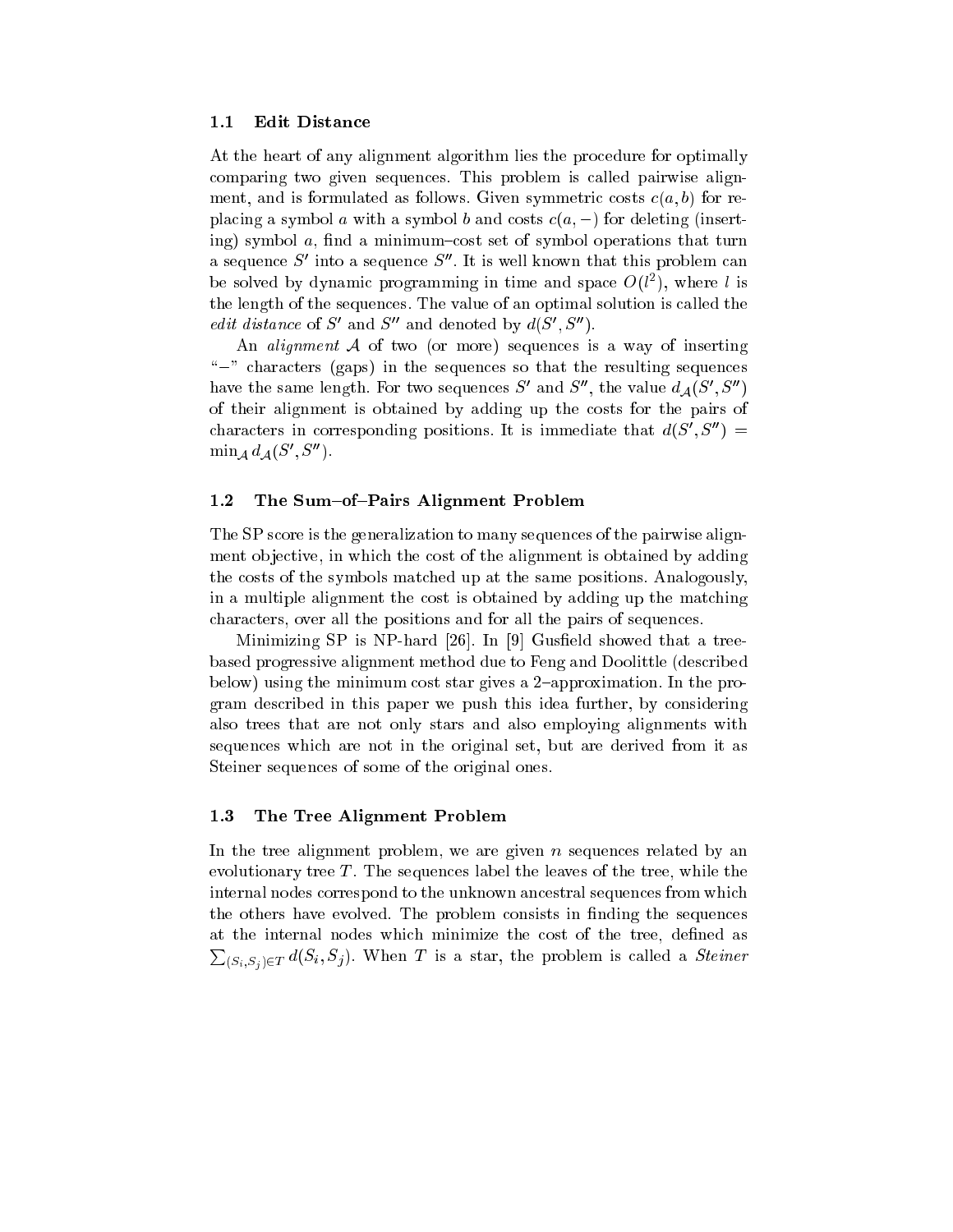problem, and the optimal sequence for the center is called the *Steiner* sequence for the leaves.

The first exact algorithm for tree alignment was proposed by Sankoff in [18], and is based on dynamic programming. Later Altschul and Lipman [1] introduced some bounding rules to reduce the size of the dynamic programming latti
e. Due to the prohibitive worst ase omplexity of exa
t methods, approximation algorithms for this problem were devised, by Jiang, Lawler and Wang [27] first, and improved by Wang and Gusfield  $[25]$  later. In  $[27]$  a 2-approximation method is described, based on what are called *lifted alignments*. In lifted alignments, the internal nodes can only be labeled by sequences occurring at the leaves. The running time of their algorithm is  $O(n^2l^2 + n^3)$  for a tree of n leaves of length  $l.$  For trees of bounded degree  $d$ , they also provided the first PTAS for the problem. For any  $t$ , their approximation scheme guarantees a solution within a factor  $1 + \frac{3}{t}$  of optimal, in time  $O(n^{2+d^{n-1}}l^{d^{n-1}-1/d-1}).$ 

For regular  $d$ -ary trees on n sequences, Ravi and Kececioglu gave in [17] a  $\frac{a+1}{d-1}$ -approximation algorithm with running time roughly  $(O(2kn)^d)$ - the main ideas of their algorithm are briefly described in Sect. 2. The program GESTALT described in this paper is the first implementation of the ideas in  $[17]$ .

### 1.4 A Tree-based Progressive Alignment Method

A reasonable requirement on the cost function is that  $c(a, a) = 0 \; \forall a$ , and it obeys triangle inequality. In this ase, the edit distan
e indu
es a metric over the space of all sequences and, given  $n$  sequences, we can talk of graphs having the sequen
es as verti
es and for whi
h an edge is weighted by the edit distan
e between the endpoints. In this setting, graph theoreti
al on
epts su
h as spanning trees, stars and Steiner points, have been widely used in the design and analysis of effective alignment algorithms. In particular, a folklore approach to multiple alignments is due to Feng and Doolittle  $[6]$  and shows how we can use any tree to align a set of n sequences. The appeal of the approach is that for  $n-1$  out of  $n(n-1)/2$ pairs, the pairwise alignment indu
ed is in fa
t optimal.

**Proposition 1.** For any tree  $T$  over a set of sequences, there exists a multiple alignment  $\mathcal{A}(T)$  of the sequences such that  $d_{\mathcal{A}(T)}(S',S'') =$  $d(S',S'')$  for all the pairs of sequences  $(S',S'')$  connected by an edge of the tree.

Feng and Doolittle's method an be used to turn the solution of the tree alignment problem, namely a labeling of the internal nodes of the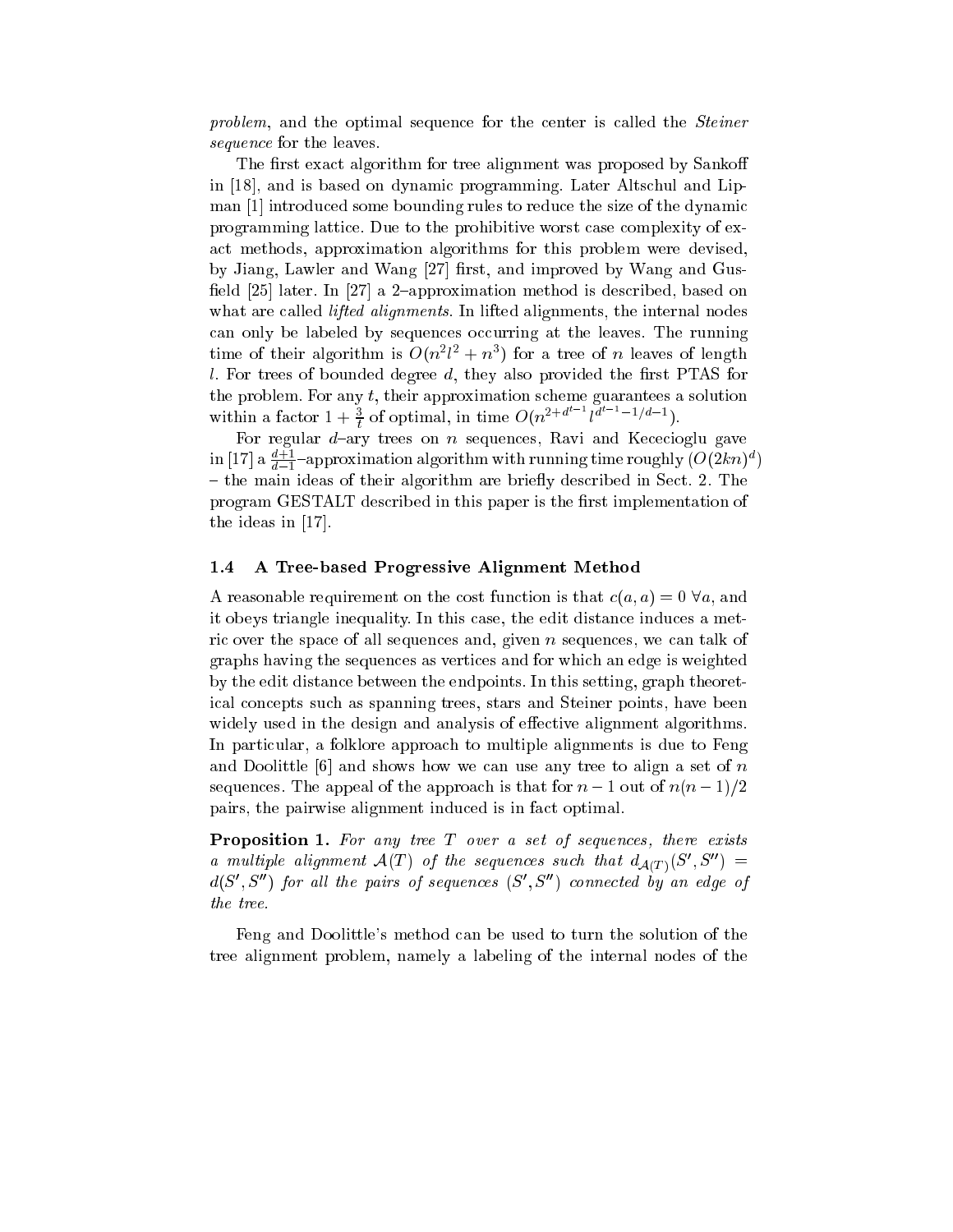given tree, into a multiple alignment of the leaves. Moreover, it is straightforward to upper bound the distan
e in this alignment of pairs that are not endpoints of a tree edge. In fact, denote by  $d(S', S'', T)$  the length of the path in T between two sequences  $S'$  and  $S''$ . Then, by triangular inequality we have that  $d_{\mathcal{A}(T)}(S',S'') \leq d(S',S'',T)$ . This inequality suggests that, given a tree with sequen
es at the leaves for whi
h we want to minimize average pairwise distance in the resulting multiple alignment, a good labeling for the internal nodes is one whi
h minimizes the total inter-leaf distan
e in the tree. This strategy is adopted in this work to obtain alignments of small SP value, as des
ribed in 2.3.

## 1.5 GESTALT Program Suite

In this paper we describe the program GESTALT (GEnomic sequences STeiner ALignmenT), which can be used for both TA and SP multiple alignments. GESTALT is in fa
t a program suite, in
luding modules for omputing LP-based lower bounds for TA and SP, and optimal alignments of two or three sequen
es.

The main program takes as input a set  $\mathcal{L} = \{S_1, \ldots, S_n\}$  of n sequences and possibly a tree  $T$  of which  $\mathcal L$  are the leaves. If the phylogeneti tree is not available, the algorithm internally omputes one, whi
h is then used to find an alignment of small SP value. If the tree is given, then the TA objective is optimized". The output of the algorithm consists of a multiple alignment of the input sequen
es, plus some extra information, su
h as the Steiner sequen
es omputed at the internal nodes of the phylogeneti tree.

GESTALT is based on the ideas introduced by Ravi and Kececioglu in  $[17]$  of using Steiner sequences of the leaves to label the internal nodes of the tree. While in their paper Ravi and Ke
e
ioglu show that if the tree is d-ary the method gives a  $\frac{a+1}{d-1}$  approximation for TA, in our work we do not restrict the degree of each node to a constant. Therefore we do not have the same approximation guarantee. However, among all the labelings considered is included the best lifted labeling of  $[27]$  and therefore we still have a performance guarantee of 2 for the TA objective. As is typically the ase, this bound turns out to be largely pessimisti and our omputational results show that the algorithm performs much better in practice.

The 2-approximation guarantee holds also for the SP alignments we output. Recall that we include, among all the labelings considered, one

The choice of the objective in the presence or absence of the tree can also be userspecified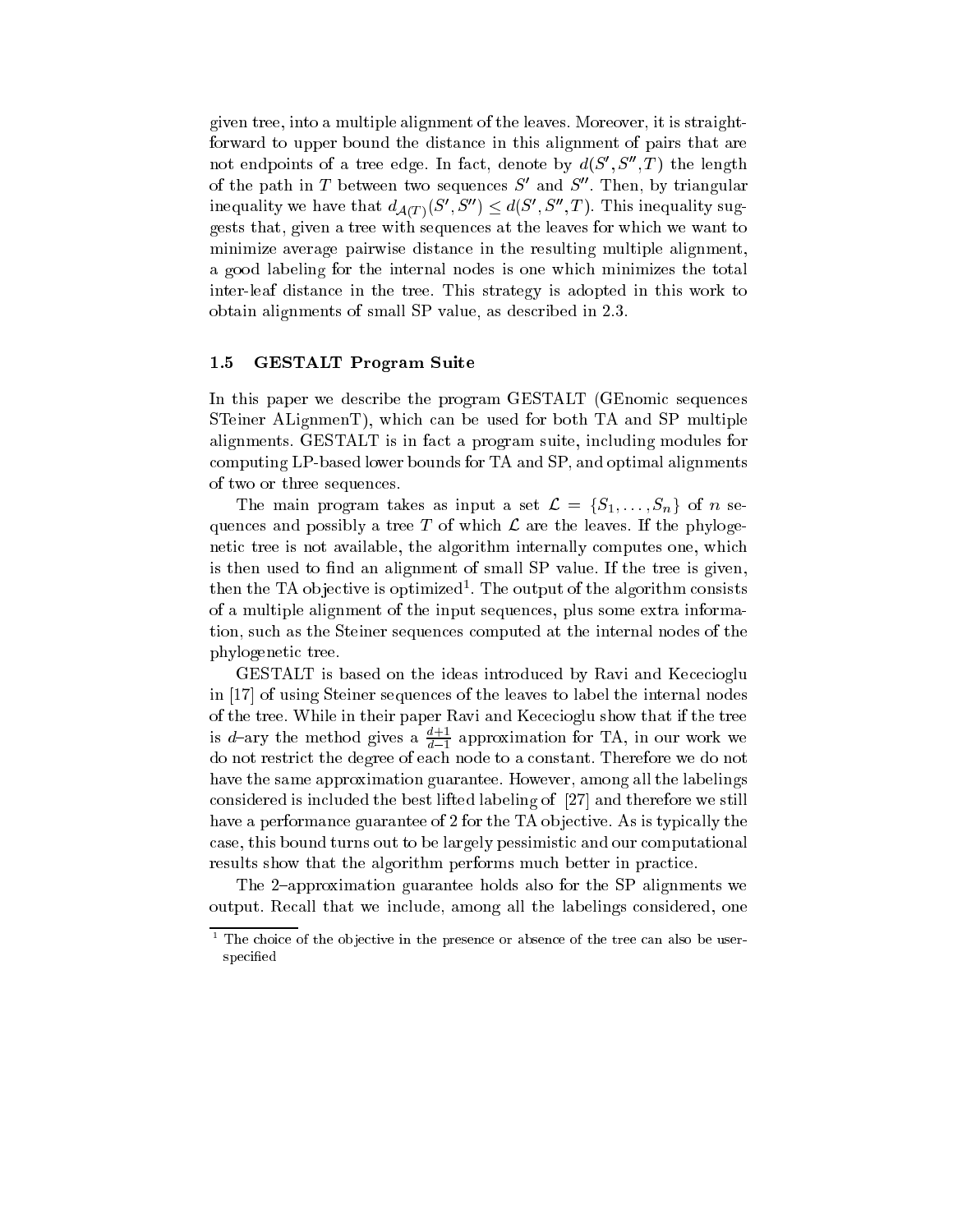in whi
h the internal nodes of the tree are all labeled with any leaf S. For this parti
ular labeling, the resulting tree is equivalent to a star entered at  $S$ , and as remarked before [9], the best star centered at a leaf gives a 2-approximation.

## <sup>2</sup> Pro
edure Overview

Our program is largely based on a heuristi pro
edure by Ravi and Ke cecioglu  $(17)$  for solving the tree alignment problem. Their algorithm relies on labeling the internal nodes with Steiner sequen
es for subsets of  $p$  leaves, where  $p$  is a parameter. The procedure is divided in two phases. In the first phase a Steiner sequence is computed for every subset of  $q \leq p$  leaves, obtaining a set  $\mathcal F$  of all such Steiner sequences. In the second phase, dynamic programming is used to compute the best labeling of the internal nodes among those in which only labels from  $\mathcal F$  are allowed.

In this work, we have decided to solve the TA problem by employing Ravi and Kececioglu's algorithm, with the following variants: (*i*) Because omputing exa
t Steiner sequen
es is expensive, we have limited the size of the subsets for which a Steiner problem is solved to  $p = 3$ . *(ii)* In addition to Sankoff's exact algorithm for Steiner sequences, with complexity  $O(l^3)$ , we also use a heuristic algorithm, with average (empirical) complexity  $O(l^2)$ . (*iii*) We do not necessarily compute the Steiner sequences for all the  $\binom{n}{2}$ of sampling significant triples.  $(iv)$  We also perform a final re-optimization possible triples of leaves, but provide alternate, heuristi methods step, as introduced by Sankoff et al  $(20)$ .

Our program can be used also to optimize SP. In this case, we first ompute a tree having the given sequen
es for leaves and then assign tentative labels to the internal nodes by using Steiner sequences, as for the TA objective. In choosing the best label at each node, however, we use dynamic programming to minimize the total leaf-to-leaf distance in the tree, which is an upper bound on the final SP score. A final reoptimization phase an be run to improve the alignment.

The outline of our multiple alignment heuristic procedure is given below.

- 1. Tree omputation.
	- { TA: none (the tree is given).
	- SP: We compute a phylogenetic tree having the given sequences as leaves - this is derived from a MST on the sequen
	e graph.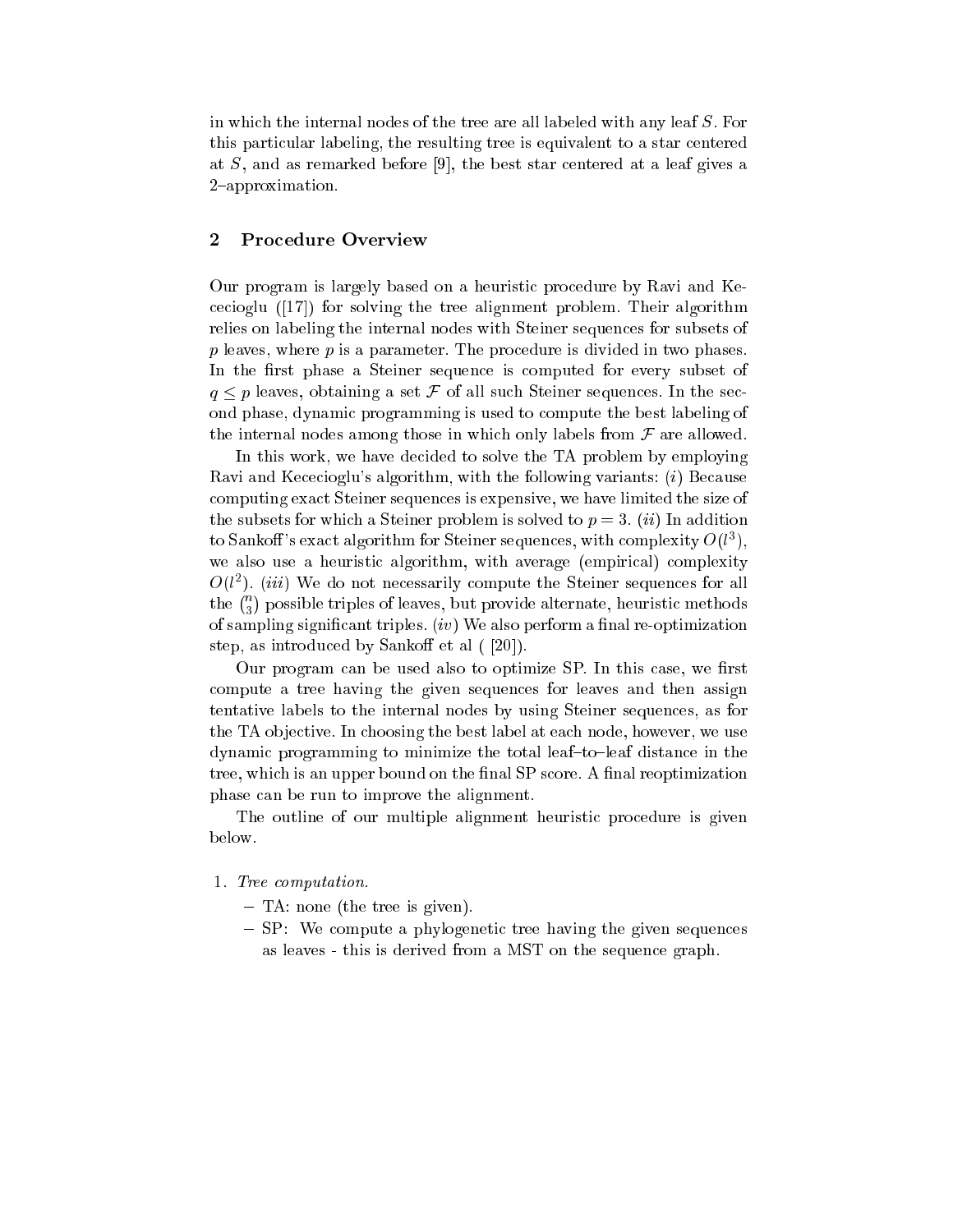- 2. Solution of Steiner problems. We tentatively assign to each of the internal nodes of the phylogeneti tree a set of labels, given by the Steiner sequen
es of some subsets of the leaves.
- 3. Optimal labeling by Dynamic Programming. We find for each internal node the best sequen
e among those in its set of possible labels.
	- TA: The objective is to minimize the total tree-length.
	- SP: The objective is to minimize the total leaf-to-leaf distance in the tree.
- 4. Lo
al re-optimization.
	- TA: At each node of degree three we replace the current sequence by the Steiner sequen
	e of its neighbors. We iterate as long as there are improvements.
	- { SP: (after step 5.) We iteratively break up the alignment into two subalignments that are then realigned optimally. The subalignments chosen have a large average difference in the current value versus the edit distan
	e.
- 5. Final alignment by Feng and Doolittle. We compute a multiple alignment of all the resulting sequen
es (both leaves and internal nodes) by the progressive alignment method of Feng and Doolittle.

We elaborate on some of these steps next.

#### $2.1$ Tree Computation.

In order to derive a phylogenetic tree  $T$  relating a set of sequences when one is not input, we use a simple greedy approach. We start with  $T$  being a minimum cost spanning tree of the edit distance graph. Let  $(u, v)$  be the largest cost edge of T. Break up T by deleting edge  $(u, v)$  into two trees  $T_u$  containing u and  $T_v$  containing v. Recursively, apply the same procedure to  $T_u$  and  $T_v$ , obtaining two new trees,  $T_{u'}$  and  $T_{v'}$  rooted at new nodes  $u$  and  $v$  respectively. Finally, join these two subtrees by means of edges  $(u\cdot, w)$  and  $(v\cdot, w)$  to a new root node  $w,$  thus obtaining the final phylogeneti tree.

#### $2.2$ Solution of Steiner Problems.

Choice of Steiner Sequences Given a set of possible sequences (labels) for ea
h internal node of the tree, hoosing the best label is done by dynamic programming (described in 2.3) and is very fast in practice. On the other hand, omputing the labels is very expensive. Therefore on
e some labels have been omputed, it is onvenient to store them at every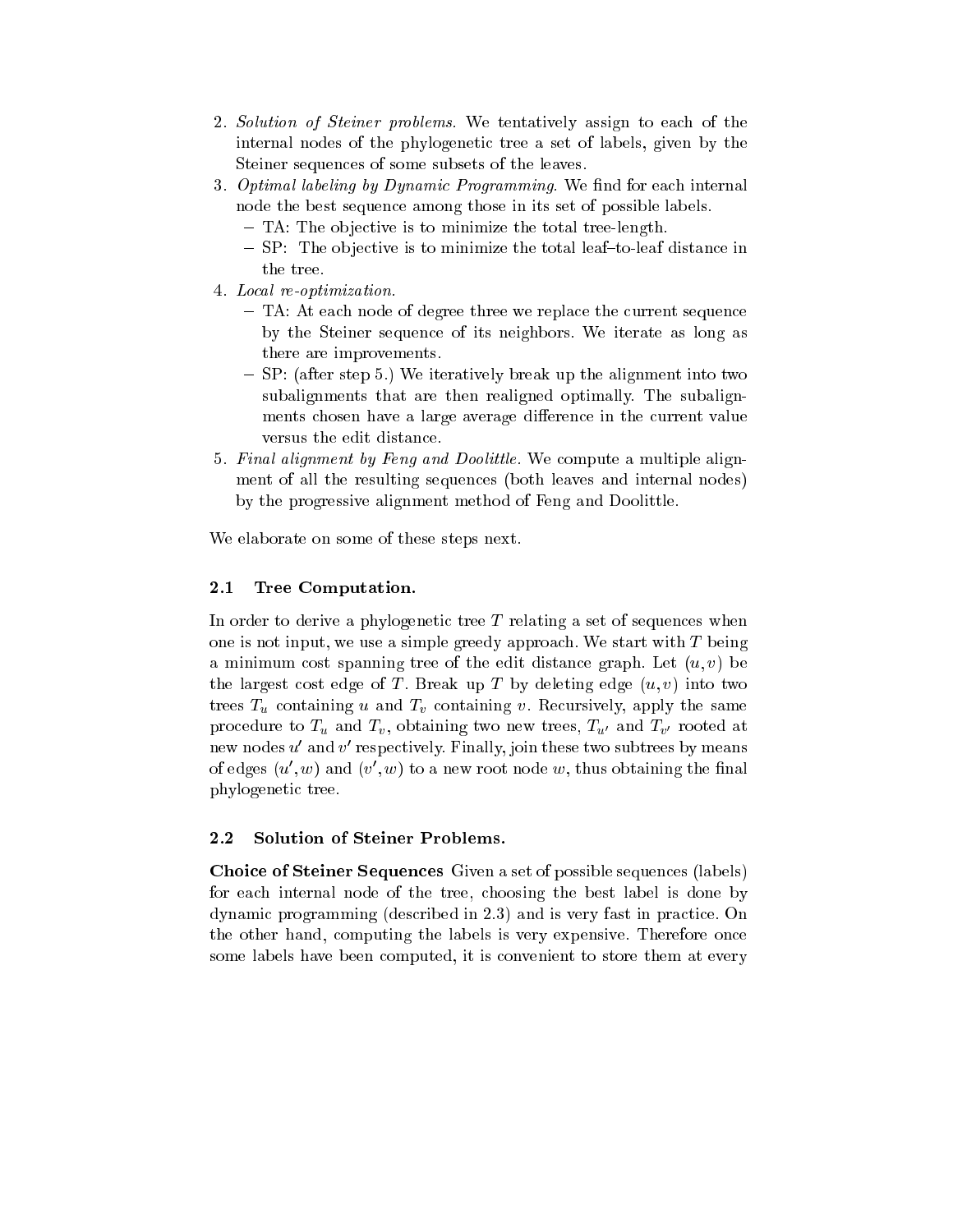internal node, i.e. all the nodes will have the same set  $\mathcal G$  of labels. As previously noted, the labels allowed at the internal nodes will only be Steiner sequences for some subsets of  $q \leq 3$  leaves. When  $q = 1$  or 2, a Steiner sequence is simply a leaf, so that it will always be  $\overline{g} = L \cup \overline{g}$ , where  $\mathcal G$  is a set of Steiner sequences for some triples of leaves. Let us denote by  $Y(S_i, S_j, S_k)$  a Steiner sequences for the triple  $(S_i, S_j, S_k)$ . We allow three possibilities for  $\bm{g}$  :

- ${\cal G}' = \emptyset$ . In this case the internal nodes are labeled with leaves sequen
es only. This option results in the fastest running time, but may produce poor final alignments, especially when the given sequences are very dissimilar. Note that among the alignments based on these labels are included all lifted alignments [27] for TA. Similarly, these labels ontain also all star alignments for SP.
- ${\cal G}' = \{Y(S_i, S_j, S_k) : i < j < k\}.$  This is computationally the most expensive option, since it requires the solution of  $\binom{n}{2}$ Steiner problems. On the other hand, the larger set of possible labels at the internal nodes guarantees a better value of the final alignment.
- Let  $S_1, S_2, \ldots, S_n$  be the sequence of leaves as encountered by performing a depth-first visit of the tree. Then,  $\mathcal{G}' = \{Y(S_j, S_k, S_h) :$  $h = k + 1 = j + 2$  or  $h = k + \Delta = j + 2\Delta$  where  $\Delta = \lfloor \frac{n}{3} \rfloor$  $\overline{\phantom{a}}$ tion is to heuristi
ally obtain a uniform sampling by sele
ting triples of leaves from different positions in an Euler tour of the tree. This option is quick -there are only  $O(n)$  such triples- but ensures that each sequence is included in some triples, and that all the sequences are given the same representation in the samples.

**Exact Steiner Sequences** Assume we are interested in finding a Steiner sequence for three sequences  $U_1, U_2$  and  $U_3$ . The dynamic programming pro
edure omputes the optimal alignment of the variable Steiner sequence and  $U_1, U_2$  and  $U_3$ . This is done backwards from the final column of the alignment, which will be of the form  $(x_1, x_2, x_3, y)$  , where each  $x_i$ is either the last letter of the sequence  $U_i$  or a blank (but at least one  $x_i$  must be nonblank), and y is any nonblank letter of the alphabet  $\Sigma$ (representing the metter in the Steiner sequen
e being onstru
ted). For any letter x, define  $1 \cdot x = x$  and  $0 \cdot x = -$ . Let  $B^+ = \{0,1\}^3 \setminus (0,0,0)$  be the set of nonnull binary 3-vectors and let  $V(l_1, l_2, l_3)$  be the cost of an optimal Steiner sequence for the the first  $l_1$ ,  $l_2$  and  $l_3$  characters respectively of  $U_1$ ,  $U_2$  and  $U_3$ . The recursive dynamic programming relation is then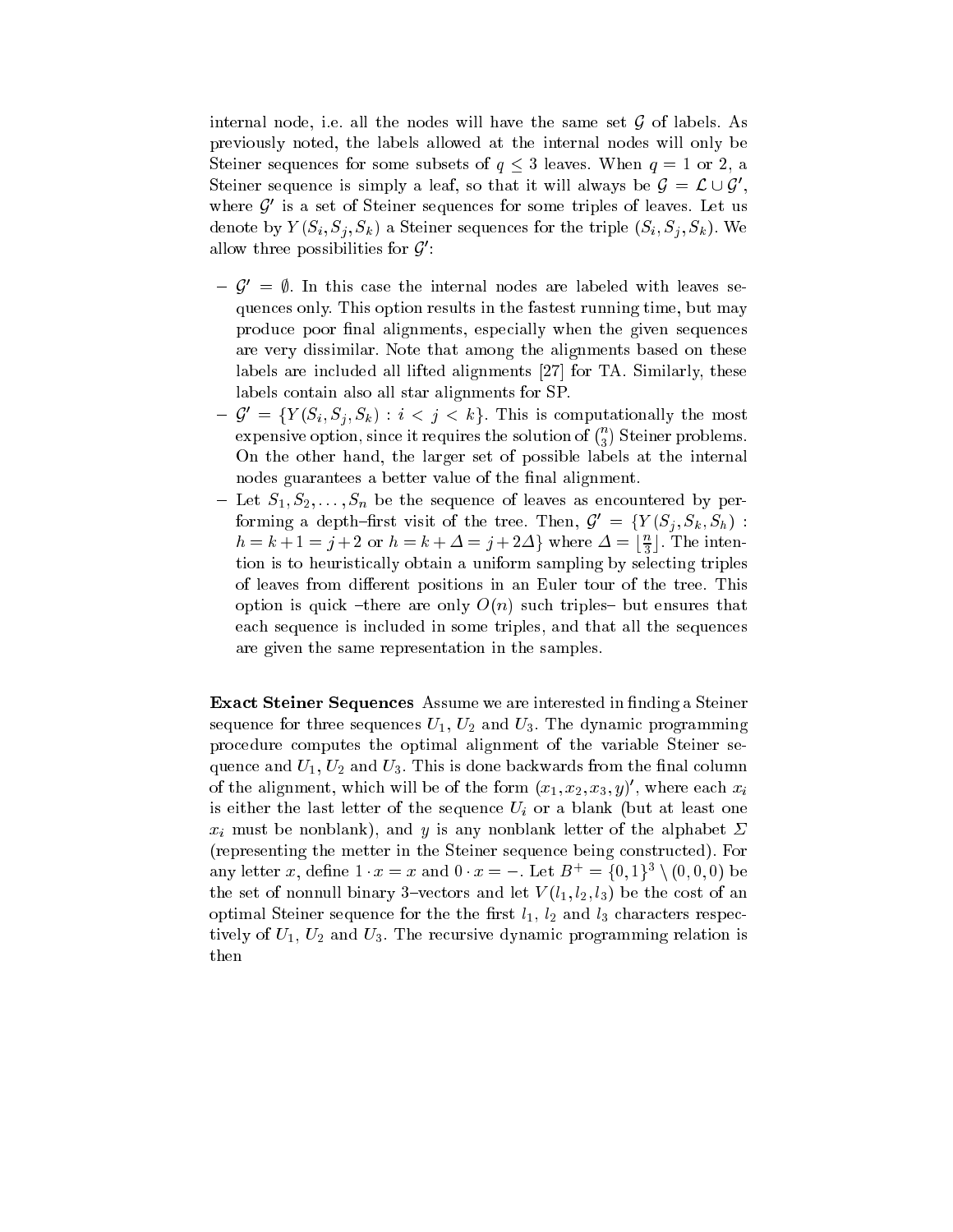$$
V(l_1, l_2, l_3) = \min_{b \in B^+} \left\{ V(l_1 - b_1, l_2 - b_2, l_3 - b_3) + \min_{y \in \Sigma} \sum_{i=1}^3 c(b_i \cdot U_i[l_i], y) \right\}
$$

The Steiner sequence is given, as customary in dynamic programming. by backtracking through the values  $V(l_1, l_2, l_3)$  along the path for an optimal solution and listing the letters  $\hat{y} = \arg \min \sum_{i=1}^{3} c(b_i \cdot S_i[l_i], y)$ which achieve the minimum in the above expression. Note that the above recurrence requires time and space complexity of  $O(7^{3})$ , provided that for all  $(x_1, x_2, x_3) \in \Sigma^3$ , the values  $C(x_1, x_2, x_3) := \min_{y \in \Sigma} \sum_{i=1}^3 c(x_i, y)$ have been omputed in a preliminary step and stored in a look-up table. In our implementation we have reduced the space complexity to  $O(l^2)$  for the matrix  $V(i, j, k)$  using ideas from [12].

Heuristic Steiner Sequences Computing exact Steiner sequences is very time onsuming. For instan
e, the solution of a problem on sequen
es of about 200 letters ea
h takes roughly half minute on a Pentium PC. Considering that for aligning 10 sequences we may have to solve  $(10)$  $\overline{\phantom{a}}$ = 120 su
h problems, we see that speeding up the omputation of Steiner sequences would be greatly beneficial. Therefore, we have devised an alternative, heuristic way of computing Steiner sequences which is extremely fast and turns out to be almost-optimal after extensive testing  $(see Sect. 3).$ 

The idea is to first find all optimal alignments of two of the three sequences, say  $S_1$  and  $S_2$ . They correspond to all the shortest paths from  $(0,0)$  to  $(|S_1|, |S_2|)$  in the  $|S_1| \times |S_2|$  dynamic programming lattice used for the pairwise alignment, and can be represented in a compact form as the subgraph of the latti
e of all the edges on some optimal path. Note that this subgraph is typically much smaller than the whole lattice (empirically,  $O(l)$  versus  $O(l^2)$ ). Then, we perform a graph-to-sequence alignment, i.e. we find the best completion of an optimal alignment of  $S_1$ and  $S_2$  with  $S_3$ . In this case, "best" is taken with respect to the Steiner ob je
tive.

The value of the final solution may depend on the ordering of the sequences, since  $S_3$  is clearly used differently than  $S_1$  and  $S_2$ . We have observed in our experiments that choosing  $S_1$  and  $S_2$  to be the two closest sequences results in the best Steiner sequences over the three possible hoi
es. However, sin
e the algorithm is very fast, we ompute all three possibilities of first aligning together two sequences and then versus the third, and return the best solution found. We on
lude this se
tion by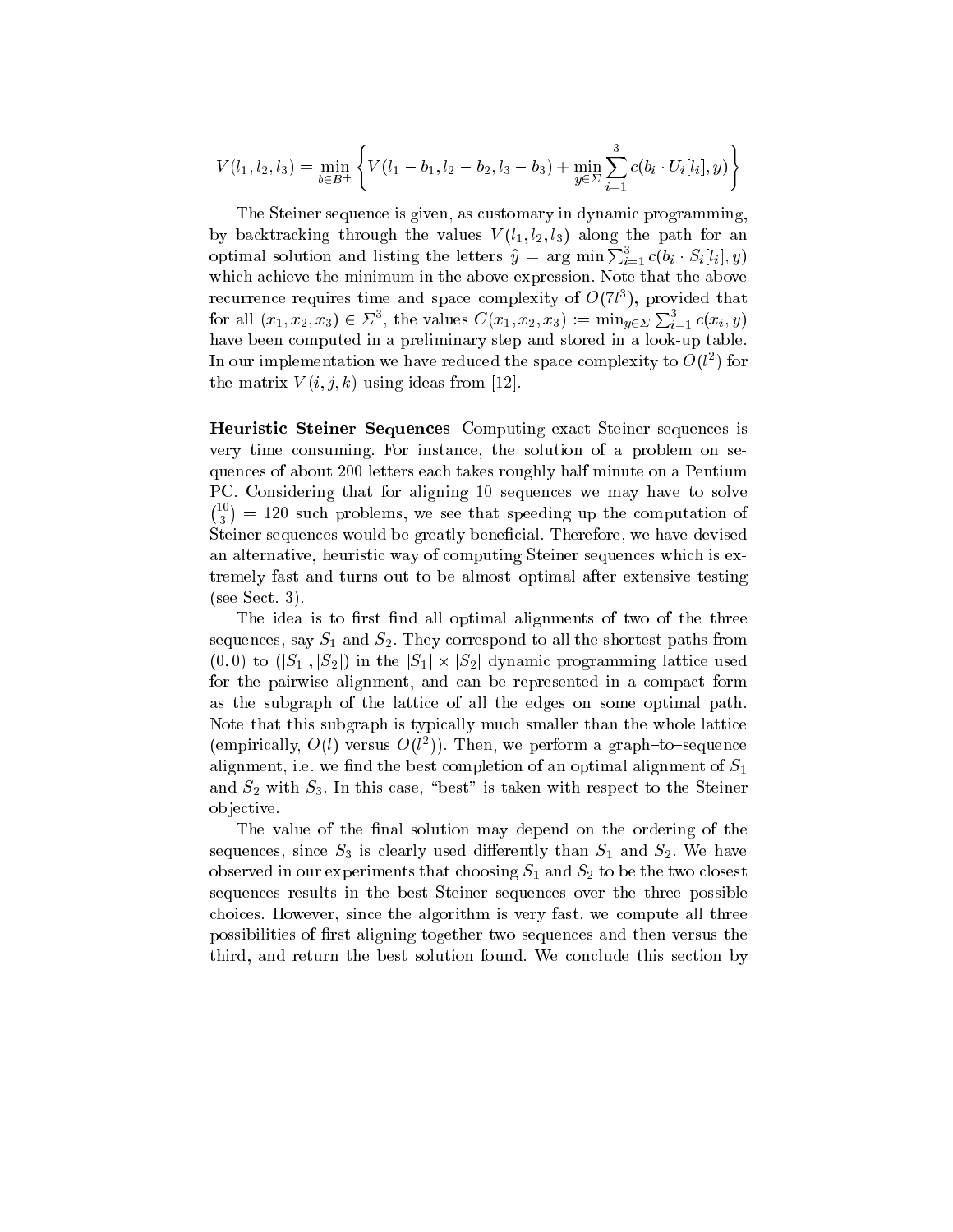remarking that the omputation of heuristi Steiner sequen
es takes on the average one se
ond for sequen
es of length 200, while returning a solution whose value was never more than 2% larger than the optimum in our extensive testing.

## 2.3 Optimal Labeling by Dynamic Programming.

In this section we consider the problem of optimally assigning a sequence from a given set G to each internal node of the tree. Denote by  $w_1, \ldots, w_t$ the nodes which are immediate descendants of a node *i*. Let  $V(i, S)$  be the optimal value for the subtree rooted at  $i$  when node  $i$  is labeled with a sequence  $S \in \mathcal{G}$ . We have the following dynamic programming recurrence:

$$
V(i, S) = \begin{cases} 0 \text{ if } i \text{ is a leaf} \\ \min_{L_1, \dots, L_t \in \mathcal{G}} \sum_{j=1}^t \left( \lambda(i, w_j) d(S, L_j) + V(w_j, L_j) \right) \text{ otherwise} \end{cases}
$$

The coefficients  $\lambda(i, w_i)$  allow us to distinguish between the two objective functions - TA and SP. For the TA objective,  $V(i, S)$  represents the minimum total length of the subtree, among the labelings that assigns S to i. This is obtained by setting all the  $\lambda$  equal to 1. For the SP objective, we want to find the labels which minimize the total leafto-leaf distance. For any edge  $(u, v)$  of T, we set  $\lambda(u, v)$  to be the number of pairs of leaves whose onne
ting path in the tree goes through  $(u, v)$ . This value, called the load of the edge, is equal to  $k(n - k)$ , where k is the number of leaves on one shore of the cut identified by  $(u, v)$ . By using the loads, the total leaf-to-leaf distance can be rewritten as  $\sum_{S_i, S_j} d(S_i, S_j, T) = \sum_{(u,v) \in T} \lambda(u, v) d(L(u), L(v)),$  where  $L(u)$  and  $L(v)$ are the sequen
es labeling nodes u and v.

Using the above relation, first the value of each label at each node is computed bottom-up, and later, proceeding top-down from the root, it is determined whi
h label to pi
k at ea
h node for obtaining an optimal solution. The overall complexity is  $O(n|\mathcal{G}|^2)$ , i.e. a very fast procedure.

## 2.4 Reoptimization

 $\sim$ 

The reoptimization for TA objective is the same as in Sankoff et al [20]. For SP, however, we use a new approach. As in other works  $(e.g. [7])$ we repeatedly break up the alignment into two pieces that are then realigned optimally via the basi dynami program for edit distan
e. The new idea relies in how these alignments are hosen. Sin
e for ea
h pair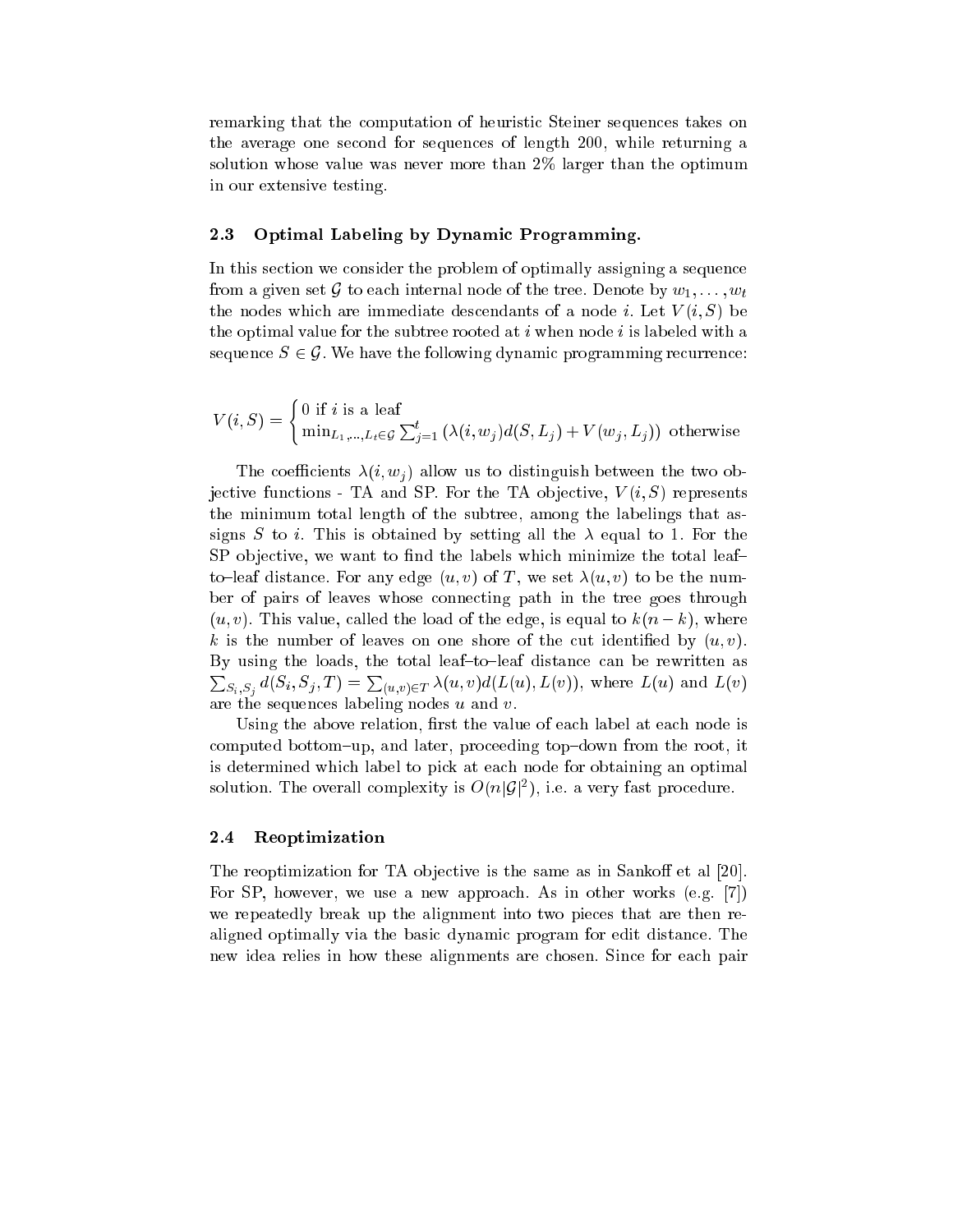of sequen
es in the same subalignment the distan
e remains the same, the only improvement can be for sequences that are in different subalignments. Let  $\delta(S, S') = d_{\mathcal{A}}(S, S') - d(S, S')$ . If  $\mathcal{A}_1$  and  $\mathcal{A}_2$  are the subalign- $\text{ments}, \delta(\mathcal{A}_1, \mathcal{A}_2) = \sum_{S \in \mathcal{A}_1, S' \in \mathcal{A}_2} \delta(S, S') \text{ is the } \delta \text{-value of the cut } (\mathcal{A}_1, \mathcal{A}_2)$ in the graph of all sequences, and  $\delta({\cal A}_1,{\cal A}_2)/|{\cal A}_1||{\cal A}_2|$  is a per–sequence measure of how bad the alignment urrently is versus the lower bound given by the edit distan
e. Hen
e we want to reoptimize some uts of high (per-sequence) value, which we find through standard greedy heuristics. We have different settings on how far the reoptimization phase can be pushed. In the most expensive setting, for each pair  $(S, S')$  of sequences we find a large-value cut separating them and relign it. We iterate as long as there are improvements.

## <sup>3</sup> Computational Experien
es

For our preliminary tests, we used two popular data sets. First, we obtained the sets of protein sequences of Mc Clure [16], used extensively to benchmark programs guided by the SP objective. For the Tree Alignment problem, we have used a famous instance by Sankoff et al [20], used as a benchmark in  $[10, 13]$ .

As for the cost matrix, in our experiments we have used a distance matrix due to Taylor  $[23]$  for amino acid sequences, and the matrix in Sankoff [20] for DNA sequences. Our program also works with all the ommon s
ore matri
es (e.g. PAM, BLOSUM, et
).

1. Lower Bounds. A unique feature of the GESTALT suite is a pro
edure to generate linear programming (LP) based lower bounds on the TA and SP objective values of the given instance by using the Steiner sequences for triples computed so far. We describe the LP for the TA problem. We use a nonnegative variable for the length of every edge of the tree, and the objective is to minimize the sum of lengths of all tree edges. A distance of d between a pair of leaves  $S_i$  and  $S_j$  allows us to add the onstraint that the sum of the values of the edge lengths on the path between  $S_i$  and  $S_j$  in the tree must be at least D. Similarly, given a value of  $TA(i, j, k)$  for the minimum sum of the distances from an optimal Steiner sequence for the triple  $(S_i, S_j, S_k)$  to the three sequences  $S_i, S_j$  and  $S_k$ , we add the constraint that the sum of the lengths of all the edges in the tree induced by the three leaves  $S_i$ ,  $S_j$  and  $S_k$  must be at least  $TA(i, j, k)$ . The objective function in the LP is to minimize the sum of the values of the edge variables. The set of onstraints for distan
es between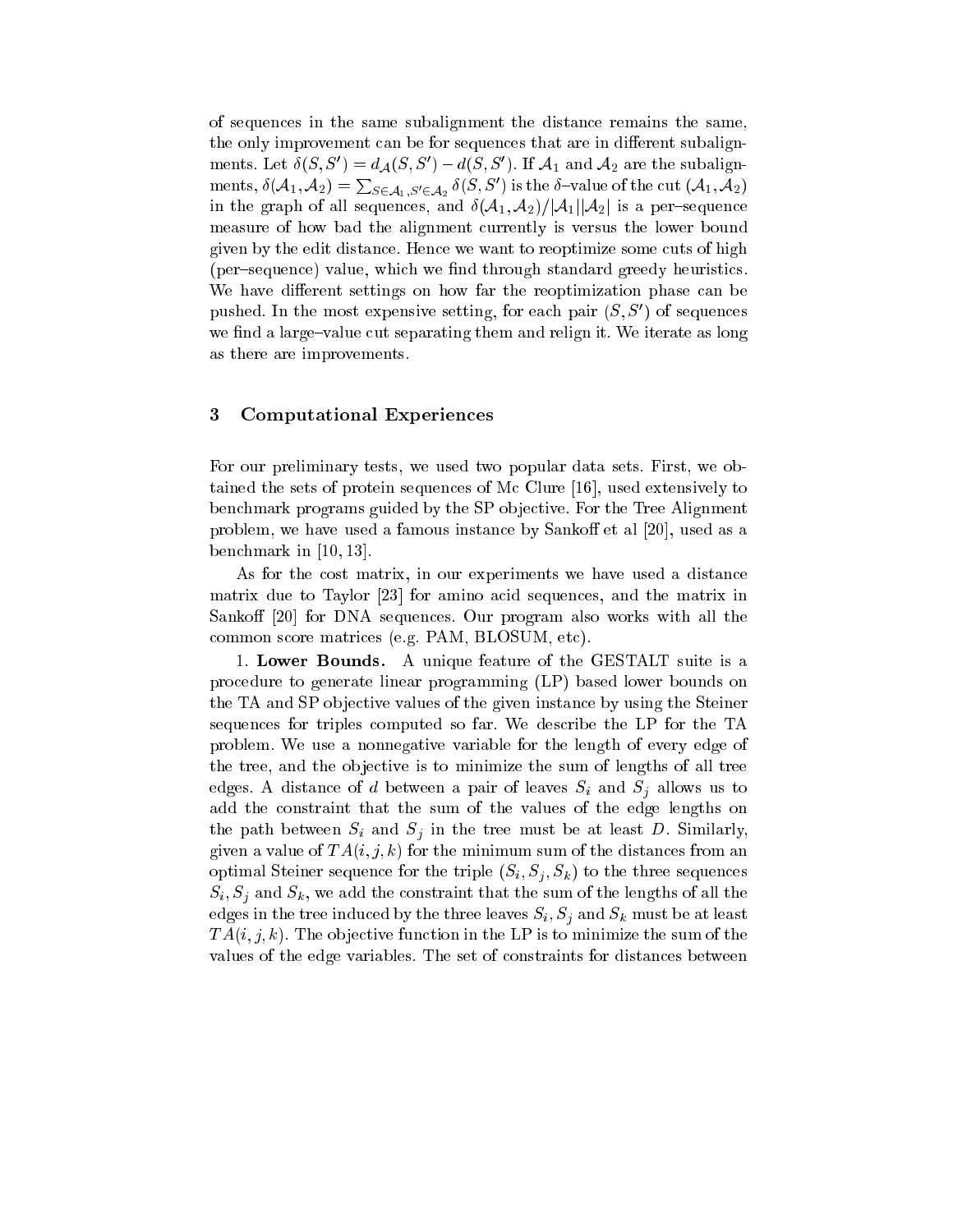|                       | tot | tot | relative |     |                       | time  |                 | time      |     |
|-----------------------|-----|-----|----------|-----|-----------------------|-------|-----------------|-----------|-----|
| instance segs triples |     |     | error    |     |                       | exact |                 | heuristic |     |
|                       |     |     | avg      | min | max                   |       | minlmaxlminlmax |           |     |
| sank                  | 9   | 84  | 0.003    |     | 0.02                  |       | 15.8141.010.6   |           | 1.9 |
| mc582x6               | 6   | 20  | [0.004]  |     | 0.01                  |       | 52.3 75.6 0.5   |           | 3.0 |
| mc586x6               | 6   | 20  | 10.0071  |     | $0.017$ 17.8 42.5 0.6 |       |                 |           | 2.1 |
| mc587x6               | 6   | 20  |          |     | 0.003[0.019]29.271.9  |       |                 |           | 2.7 |

Table 1. Heuristic vs exact Steiner sequences. Times in seconds, Pentium 133Mhz

pairs of leaves was experimented with in [10], while the strengthening to triples gives better bounds as reported below.

For the SP objective for multiple alignment, a simple averaging argument using the usage of Steiner triples yields a simple lower bound of  $\sum_{i,j,k} SP(i,j,k)/(n-2)$  for n sequences, where  $SP(i,j,k)$  denotes the optimal sum-of-pair value for the triple  $S_i$ ,  $S_j$  and  $S_k$ . This may be further extended to a LP lower bound with one nonnegative variable for the distan
e between every pair of sequen
es in the multiple alignment. The constraints now require that for every triple  $S_i$ ,  $S_j$ ,  $S_k$  of distinct sequen
es, the sum of the values of the three variables involving the three pairs from this triple must be at least  $SP(i, j, k)$ . The objective is to minimize the sum of all the variables over all pairs of sequences.

2. Steiner Sequen
es. First, we determined the quality of heuristi vs exa
t Steiner sequen
es. The results are reported in Table 1. For these tests, we used four data sets, i.e. the sequences from Sankoff and three sets of sequen
es from M
Clure. These sequen
es have between one hundred and two hundred letters each. For each set, we have computed for each triple the exa
t and heuristi Steiner sequen
es, and ompared the relative errors. It should be noted that on these sequences, the heuristic is roughly thirty times faster than the exa
t pro
edure, while the average error is less than one per
ent. A striking result was that in 41 out of 84 triples for the sank instance, the heuristic solution was in fact optimal.

3. Tree Alignment. A second experiment was performed to access the quality of the solution to the Tree Alignment problem, and the relative performance with different settings of the program. We have run GESTALT on Sankoff's problem with all possible combinations of user hoi
es. The results are reported in Table 2. Again, it should be noted that using heuristic Steiner sequences is greatly beneficial to the computing time, and, since the whole procedure is heuristic in nature, can even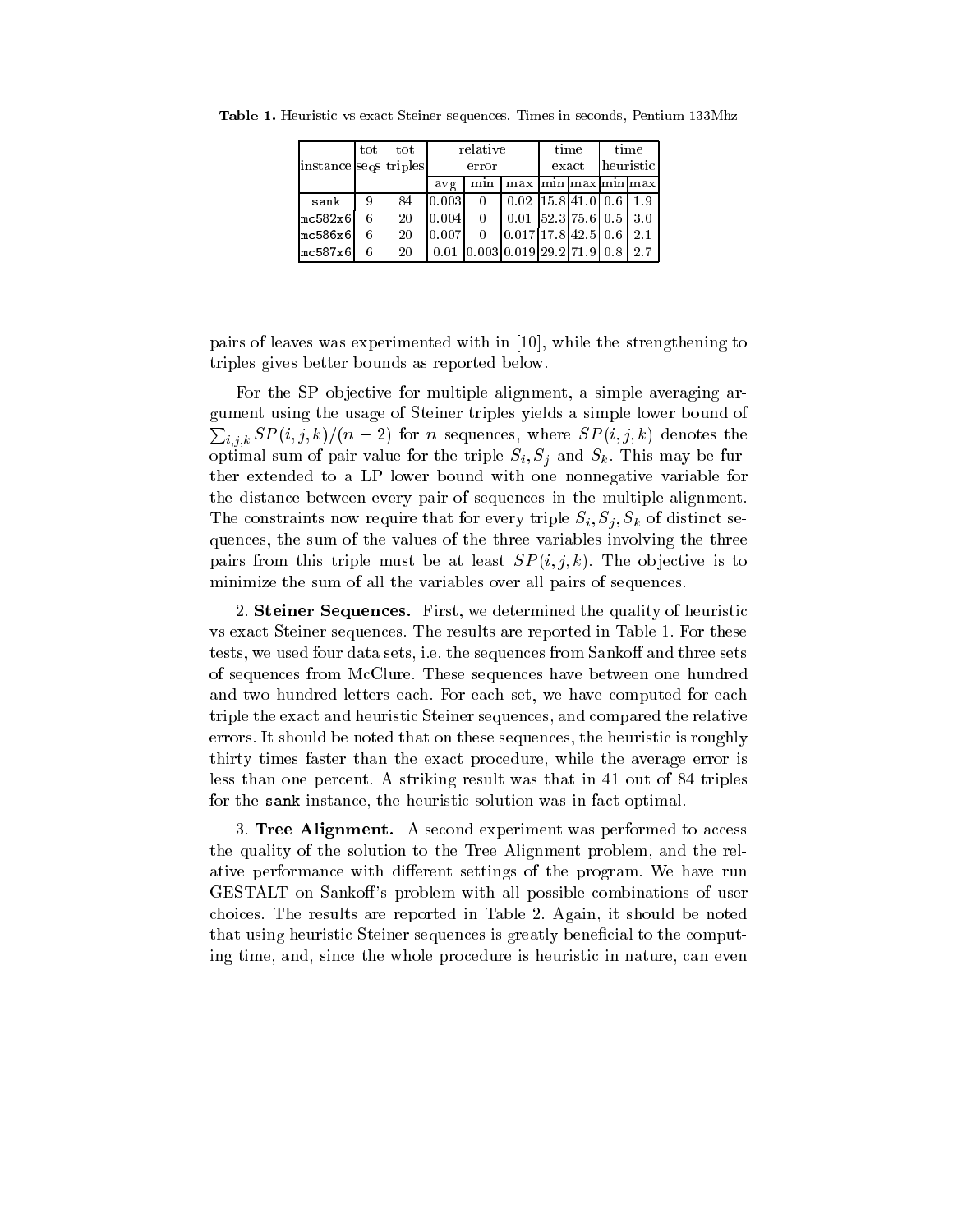lead to better solutions than the exact option. This is indeed the case here.

In order to evaluate the quality of the results, we have computed the lower bound on the problem by using our LP module. The LP lower bound based on all the Steiner sequences of triples for the TA objective is  $266.375$  improving over the best bound of  $253.5$  previously known [10]. The optimal lifted alignment finds a value of  $364$ , as also reported in [10]. Using heuristic Steiner sequences, we find a solution of value about 302 in about 7 minutes. Contrast this with the best upper bound of 295.5 by Sankoff et al. [20]. Our improved lower bound shows that Sankoff's solution is within 11% of optimal.

4. Sum of Pairs. For the SP objective, we report some results for the M
Clure data sets (Table 3). For ea
h problem, we have omputed the trivial lower bound given by the sum of edit distan
es, and two lower bounds based on the optimal SP alignment of triples of sequen
es - one uses a simple averaging argument (LB triples) and the other the solution to an LP relaxation (LB lp). We ran GESTALT with heuristi Steiner sequences, sampling all triples. Our solutions are in an interval of 2 to 9 percent from the lower bound. The table shows also the effectiveness of local reoptimization. For comparison, we also report the SP value of the star alignment (Gusfield,  $[9]$ ).

|      | Triples Steiner Reopt Value |                       |              | Time |
|------|-----------------------------|-----------------------|--------------|------|
| AL L | <b>HEUR</b>                 | EXACT <sub>1302</sub> |              | 592  |
| AL L | <b>HEUR</b>                 | <b>HEUR</b>           | 302.25       | 424  |
| ALL  | EXACT                       |                       | EXACT 303.25 | 2802 |
| SOME | EXACT                       | EXACT <sub>1304</sub> |              | 493  |
| AL L | EXACT                       | <b>HEUR</b>           | 304.25       | 2599 |
| SOME | <b>EXACT</b>                | <b>HEUR</b>           | 304.5        | 267  |
| SOME | <b>HEUR</b>                 | EXACT <sub>1314</sub> |              | 201  |
| SOME | <b>HEUR</b>                 | <b>HEUR</b>           | 315.75       | 23   |
| NONE |                             | EXACT 320             |              | 152  |
| NONE |                             | <b>HEUR</b>           | 320.5        | 6    |
| AL L | <b>HEUR</b>                 | NONE                  | 322.25       | 298  |
| AL L | <b>EXACT</b>                | NONE                  | 322.5        | 2387 |
| SOME | EXACT                       | NONE                  | 333.5        | 258  |
| SOME | <b>HEUR</b>                 | NONE                  | 333.75       | 15   |
| NONE |                             | NONE                  | 364          |      |

Table 2. TA results on the instance sank. Times in seconds, Pentium PC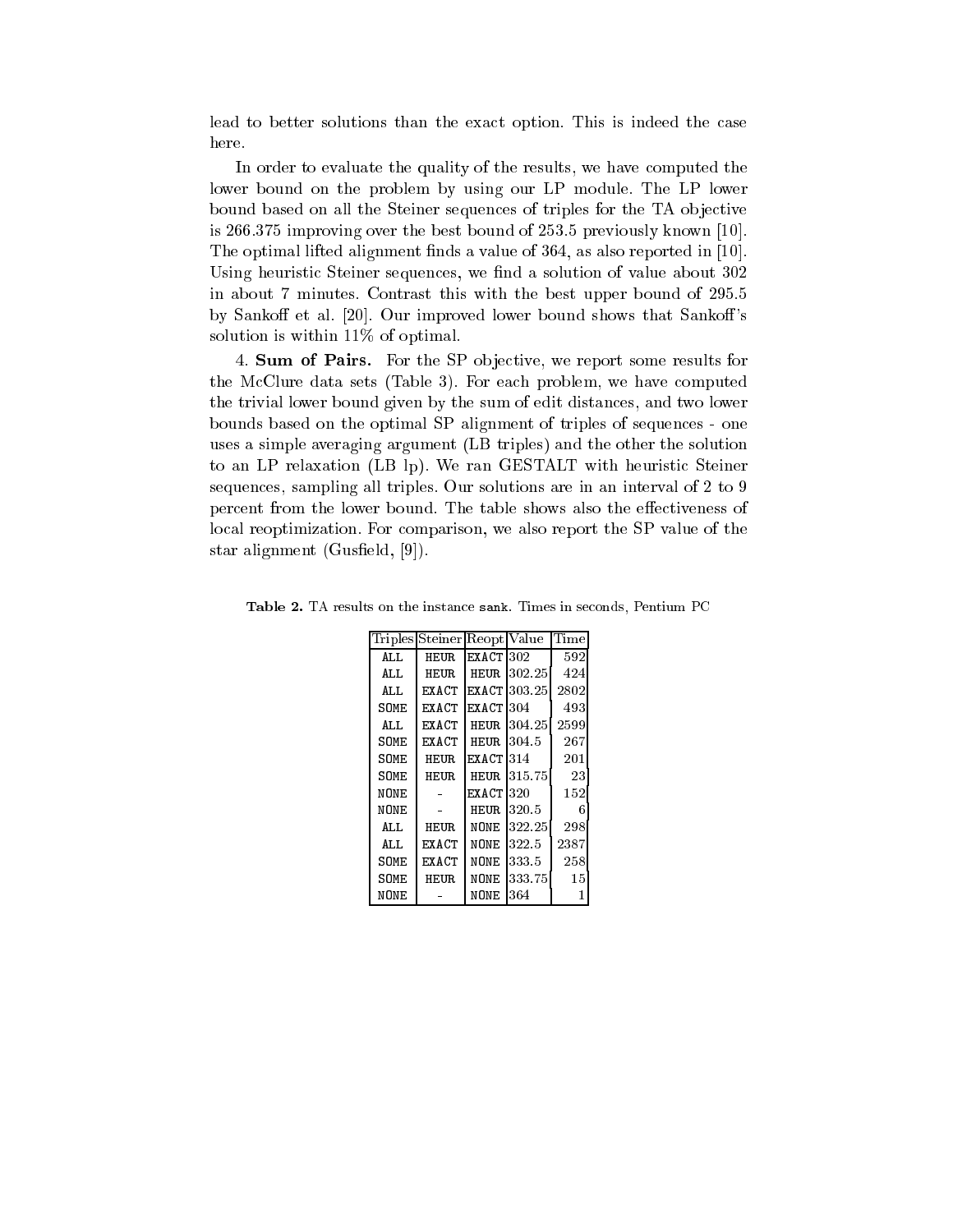Table 3. SP lower and upper bounds for McClure data sets

| Instance |        | LB pairs LB triples | $LB$ $lp$ |        |        |      | Star align. GESTALT Err % GESTALT+reop Err % |      |
|----------|--------|---------------------|-----------|--------|--------|------|----------------------------------------------|------|
| mc582x6  | 25411  | 26056               | 26100     | 28444  | 27647  | 0.06 | 26963                                        | 0.03 |
| mc586x6  | 25191  | 25979               | 26029     | 29307  | 28605  | 0.10 | 27498                                        | 0.05 |
| mc587x6  | 29914  | 30802               | 30864     | 34085  | 34152  | 0.11 | 32664                                        | 0.05 |
| mc582x10 | 70718  | 72274               | 72757     | 82011  | 77676  | 0.07 | 75131                                        | 0.03 |
| mc586x10 | 81745  | 84211               | 84662     | 99140  | 97725  | 0.15 | 91754                                        | 0.08 |
| mc587x10 | 95002  | 97889               | 98349     | 115918 | 110463 | 0.12 | 105806                                       | 0.07 |
| mc582x12 | 98810  | 100720              | 101464    | 113328 | 105674 | 0.04 | 103803                                       | 0.02 |
| mc586x12 | 116889 | 120409              | 121130    | 143792 | 139398 | 0.15 | 131980                                       | 0.08 |
| mc587x12 | 140679 | 145043              | 145804    | 174270 | 164883 | 0.13 | 160256                                       | 0.09 |

## References

- 1. S. Altschul and D. Lipman, Trees, Stars and Multiple Sequence Alignment, SIAM J. Appl. Math. 49 (1989) 197-209
- 2. S. Altschul, D. Lipman and J. D. Kececioglu, A tool for multiple sequence alignment. Proc. Natl. Acad. Sci. USA 86 (1989) 4412-4415
- 3. V. Bafna, E. L. Lawler and P. Pevzner. Approximation Algorithms for Multiple Sequence Alignment. Proceedings of the 5th Combinatorial Pattern Matching conference LNCS 807 (1994) 43-53
- 4. H. Carrillo and D. Lipman. The multiple sequence alignment problem in biology. SIAM J. Appl. Math. 49:1 (1989) 197-209
- 5. S. C. Chan, A. K. C. Wong and D. K. Y. Chiu, "A survey of multiple sequence comparison methods," Bull. Math. Biol. 54 (1992) 563-598
- 6. D. Feng and R. Doolittle. Progressive sequence alignment as a prerequisite to correct phylogenetic trees. J. Molec. Evol. 25 (1987) 351-360
- 7. O. Gotoh, Optimal alignment between groups of sequences and its application to multiple sequence alignment,  $CABIOS$  9:3 (1993) 361-370
- 8. S. K. Gupta, J. Kececioglu, and A. A. Schaffer, Making the Shortest-Paths Approach to Sum-of-Pairs Multiple Sequence Alignment More Space Efficient in Practice, (extended abstract) Proceedings of the 6th Combinatorial Pattern Matching conference (1995)
- 9. D. Gusfield, Efficient methods for multiple sequence alignment with guaranteed error bounds, Bulletin of Mathematical Biology 55 (1993) 141-154
- 10. D. Gusfield and L. Wang, New Uses for Uniform Lifted Alignments, Submitted for publication (1996)
- 11. D. G. Higgins, A. J. Bleasby and R. Fuchs, Clustal V: Improved software for multiple sequence alignment, *CABIOS* 8 (1992) 189-191
- 12. D. Hirschberg, A linear space algorithm for computing maximal common subsequences, *Communications of the ACM* 18 (1975) 341-343
- 13. T. Jiang and F. Liu, Tree Alignment And Reconstruction application software, Version 1.0, February 1998. Available from  $http://www.dcss.mcmaster.ca/~filiu.$
- 14. D. Lipman, S. Altschul and J. D. Kececioglu, A tool for multiple sequence alignment. Proc. Natl. Acad. Sci. USA 86 (1989) 4412-4415